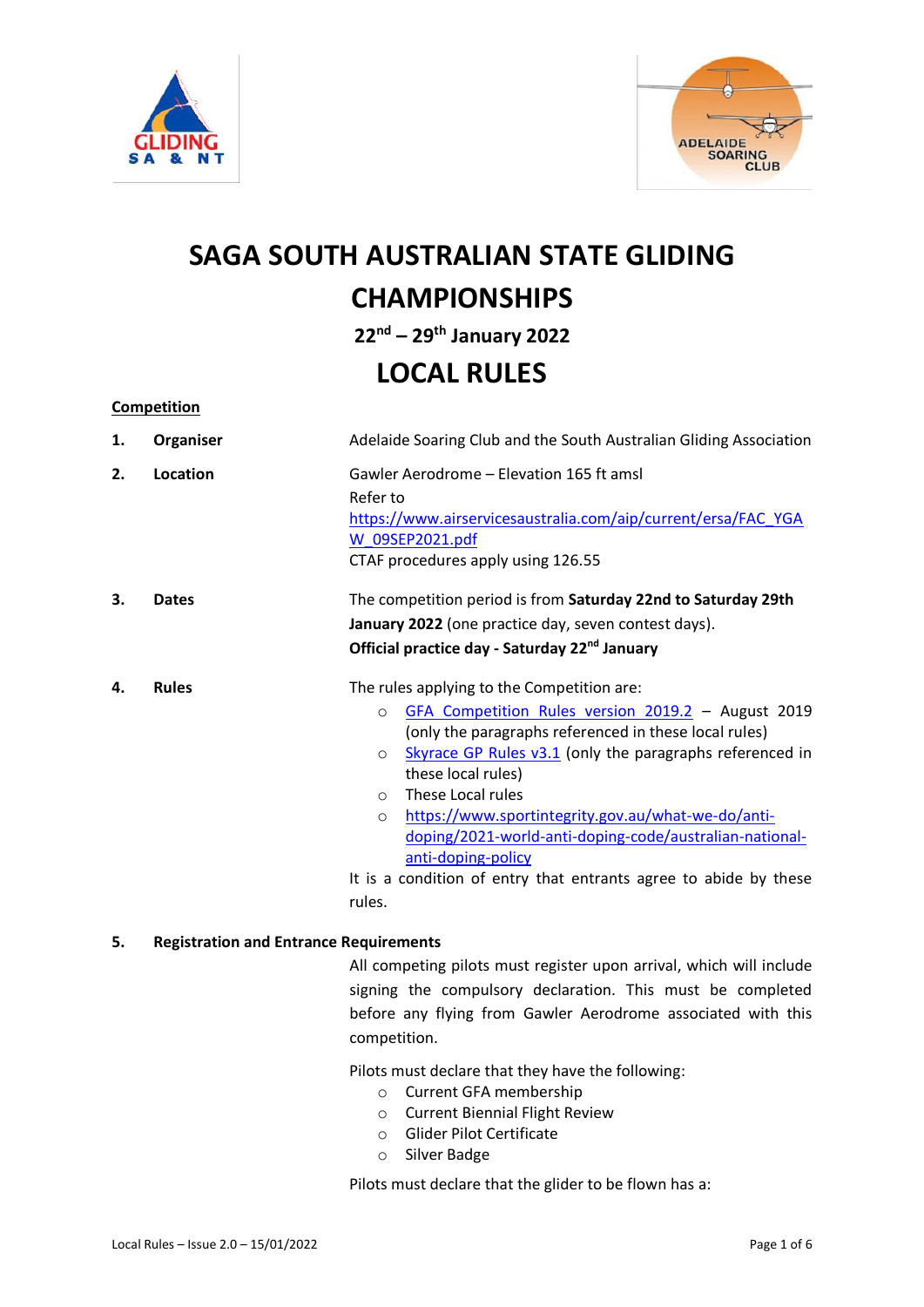



|     |                            | Current maintenance release<br>$\circ$<br>Servicable parachute<br>$\circ$<br>Servicable VHF radio<br>$\circ$<br>Servicable FLARM with firmware updated in the last 12<br>O<br>months                                                                                                                                                                                                                        |
|-----|----------------------------|-------------------------------------------------------------------------------------------------------------------------------------------------------------------------------------------------------------------------------------------------------------------------------------------------------------------------------------------------------------------------------------------------------------|
| 6.  | <b>Fees</b>                | 1. The Entry fee is \$20 (Soaring Development Levy), plus \$10 per<br>day flown, to a maximum \$70 total charge.<br>2. Aerotow will be charged on account at \$55 each tow.<br>3. The Organisers reserve the right to charge additional levies<br>which may arise from time to time.                                                                                                                        |
| 7.  | <b>Briefings</b>           | An initial briefing, including safety briefing, for competing pilots,<br>tug pilots and crews will be held in the clubrooms at 0900 hrs,<br>Saturday 22 <sup>nd</sup> January 2022.                                                                                                                                                                                                                         |
|     |                            | Daily briefings will be held at 1000 Hrs each day, unless notified<br>otherwise.                                                                                                                                                                                                                                                                                                                            |
|     |                            | Competition pilots must attend the daily briefing on every day<br>they intend to fly.                                                                                                                                                                                                                                                                                                                       |
| 8.  | <b>Competition Website</b> | https://www.adelaidesoaring.org.au/                                                                                                                                                                                                                                                                                                                                                                         |
| 9.  | <b>Entry Limitation</b>    | No limit is set.                                                                                                                                                                                                                                                                                                                                                                                            |
| 10. | <b>Competition Classes</b> | The competition classes and glider eligibility for classes will be<br>determined at the initial briefing when entries are final. If there<br>are sufficient numbers, there will be at least one ballasted class<br>and one unballasted class.                                                                                                                                                               |
| 11. | <b>Waypoints, Tasks</b>    | The list of competition waypoints will be made available on the<br>competition website.                                                                                                                                                                                                                                                                                                                     |
|     |                            | Competition tasks will be Assigned Speed Tasks (AST) as defined in<br>the GFA National Competition Rules 47.1 to 47.6 with the 500 m<br>radius observation zone defined in 47.3 replaced by a variable<br>radius based on glider handicap (reference Skyrace GP Rules<br>section 7.4.1). The task for each glider, including the radius for<br>variable turnpoints, will be provided at the daily briefing. |

### **12. Handicaps and Reference Weights**

The Gliding Australia handicaps, as published on the Gliding Australia website, current at the commencement of the competition shall be used for all classes.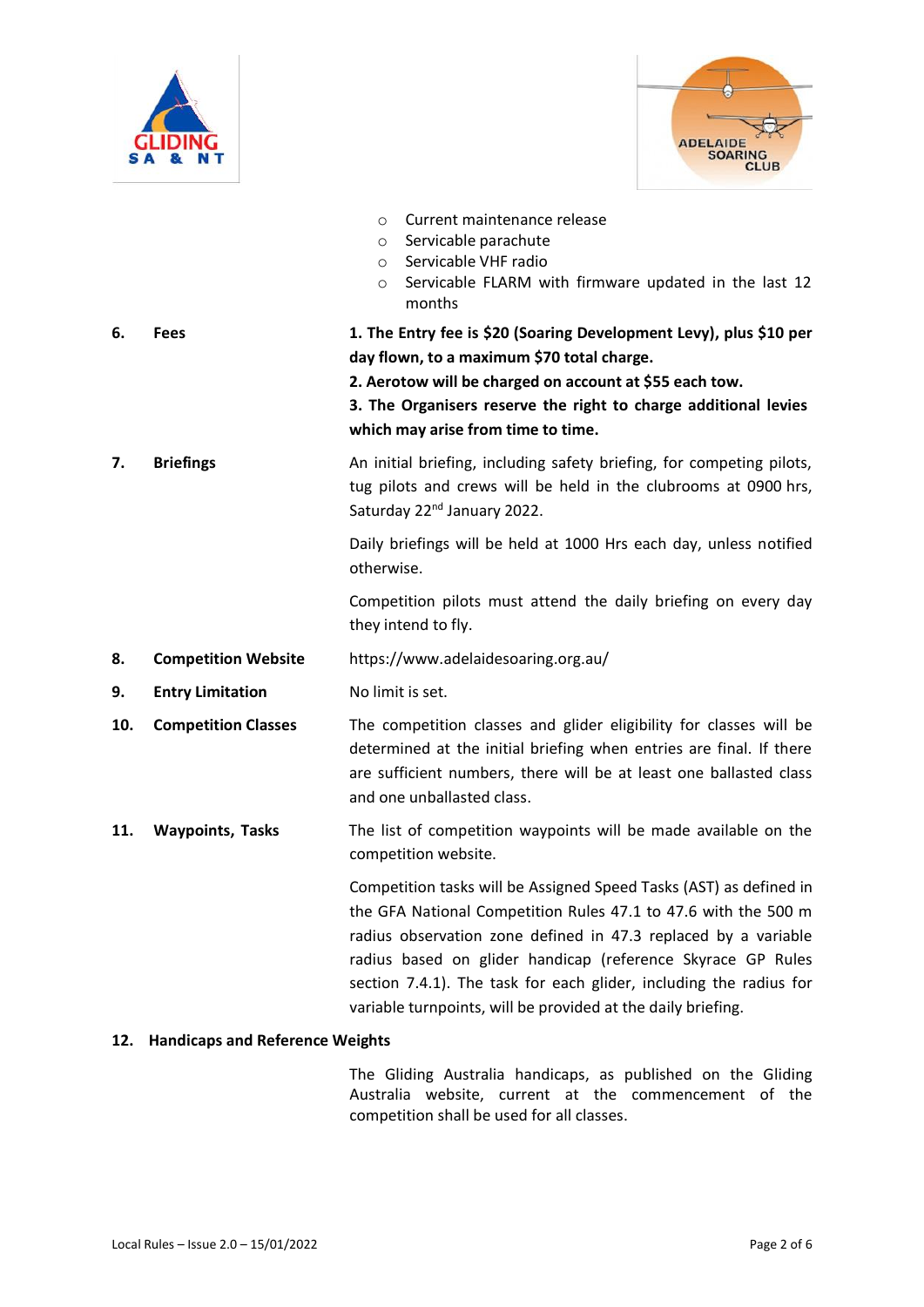



Handicaps and reference weights will be applied in accordance with GFA National Rules 46.2 to 46.9. Pilots must declare their flying weight at registration.

### **13. Flight Data Recorders (FDR's)**

|     |                       | a file in IGC format.                                                                                                                                                                                                                  | Carriage of SkyMate trackers is mandatory for this competition. As<br>a backup, pilots may provide flight traces from any FDR that<br>records GPS position and pressure altitude and can be provided as |
|-----|-----------------------|----------------------------------------------------------------------------------------------------------------------------------------------------------------------------------------------------------------------------------------|---------------------------------------------------------------------------------------------------------------------------------------------------------------------------------------------------------|
| 14. | <b>Water Ballast</b>  | be flown.                                                                                                                                                                                                                              | Water ballast will be available subject to the decision on classes to                                                                                                                                   |
| 15. | <b>Check Weighing</b> | any day.                                                                                                                                                                                                                               | The organisers may conduct random check weighing of gliders on                                                                                                                                          |
| 16. | <b>Daily Scoring</b>  | Pilots will score points for every day they start as follows:<br>1 point for starting<br>1 point for completing the allocated task<br>$\bullet$<br>distance flown divided by handicap)<br>1 bonus point for the winner of the day<br>٠ | 1 point for each pilot beaten (outlanding will be scored by                                                                                                                                             |
| 17. | <b>Penalties</b>      | task as follows:                                                                                                                                                                                                                       | Penalties related to the performance of a pilot on each day will be<br>applied as a time penalty added to the time taken to complete the                                                                |
|     |                       | Over reference weight by W<br>kilograms in case of a random<br>check                                                                                                                                                                   | $W \times 10$ sec                                                                                                                                                                                       |
|     |                       | Not behind start line 1 minute<br>before start line open                                                                                                                                                                               | (60 sec - (time start line open -<br>time crossing behind start line))<br>x <sub>2</sub>                                                                                                                |
|     |                       | Started before start line is<br>open by T seconds                                                                                                                                                                                      | Tx2                                                                                                                                                                                                     |
|     |                       | Started above maximum start<br>Altitude by F feet                                                                                                                                                                                      | $0.6$ sec $xF$                                                                                                                                                                                          |
|     |                       | Start ground speed above 90<br>knots by S knots                                                                                                                                                                                        | 5 sec x S                                                                                                                                                                                               |
|     |                       | Missed Turnpoint by less than<br>500 metres                                                                                                                                                                                            | 0.5 sec x Number of metres                                                                                                                                                                              |
|     |                       | Finish below the minimum<br>altitude by M metres                                                                                                                                                                                       | 2 sec x M                                                                                                                                                                                               |
|     |                       | Airspace infringement                                                                                                                                                                                                                  | 1 <sup>st</sup> offence: Day disqualification<br>2 <sup>nd</sup> offence: Competition<br>disqualification                                                                                               |
|     |                       | Dangerous Flying                                                                                                                                                                                                                       | Safety Officer discretion                                                                                                                                                                               |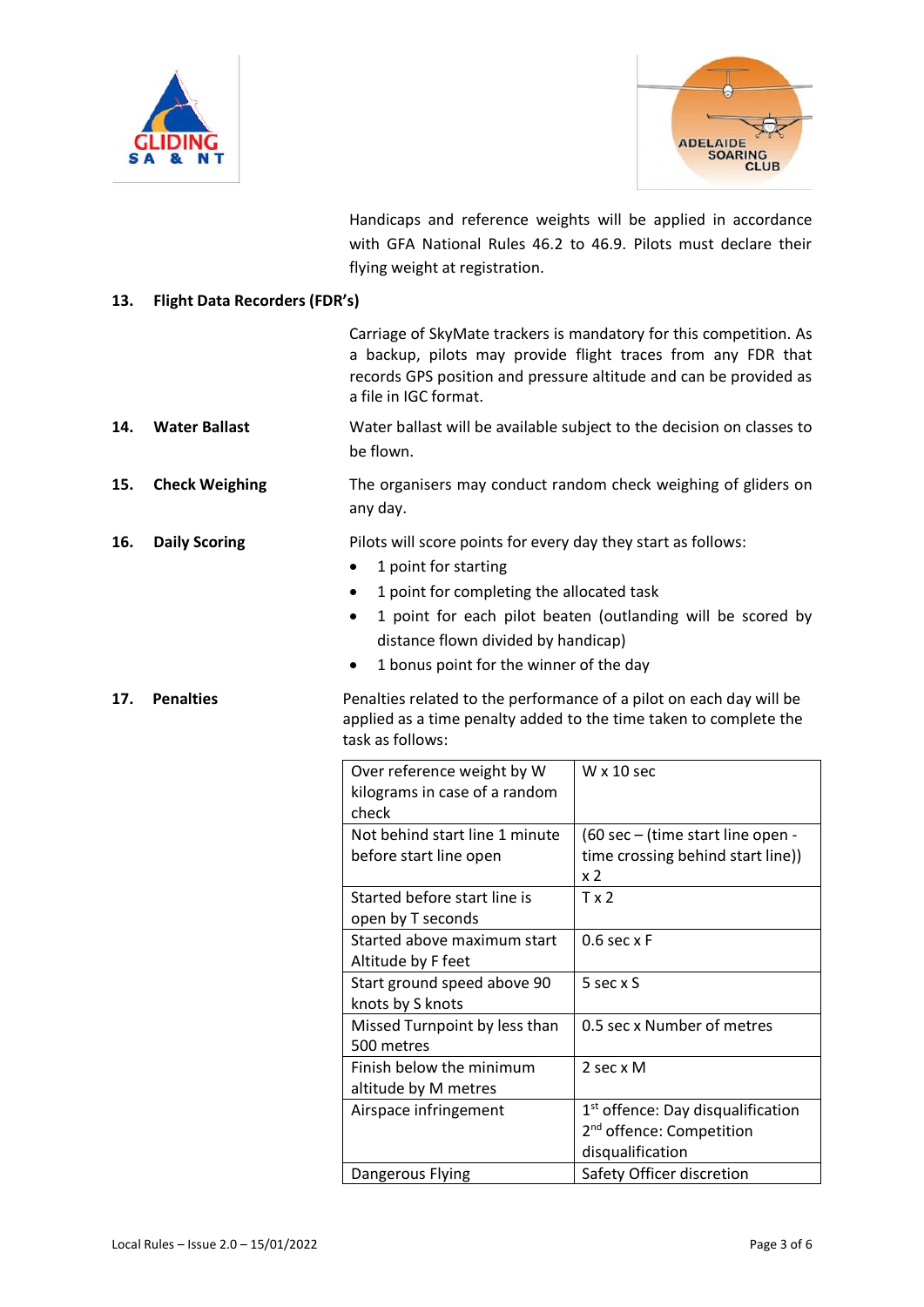



| 18.                                                                      | <b>Overall Scoring</b>   | Pilot ranking for each class will be defined by the total points for<br>each pilot at the completion of the competition.         |                                                                                                                                                                                                                                                                                                                                            |
|--------------------------------------------------------------------------|--------------------------|----------------------------------------------------------------------------------------------------------------------------------|--------------------------------------------------------------------------------------------------------------------------------------------------------------------------------------------------------------------------------------------------------------------------------------------------------------------------------------------|
| 19.                                                                      | <b>Champions</b>         | in each class where:<br>$\bullet$<br>awarded;<br>٠<br>$\bullet$<br>competition.                                                  | Class Champions will be determined based on overall pilot ranking<br>at least three competition days have been flown with points<br>at least six gliders are registered as competing in the class; and<br>at least five of the registered gliders in that class achieve a<br>score of at least 20% of the winner's score at the end of the |
|                                                                          |                          | without the award of state trophies.                                                                                             | If the above criteria are not met, Class Champions will not be<br>declared. However, the Organisers may declare class winners                                                                                                                                                                                                              |
|                                                                          | <b>Operations</b>        |                                                                                                                                  |                                                                                                                                                                                                                                                                                                                                            |
| 20.                                                                      | Maps / Charts            | Chart Adelaide (WAC 3458)                                                                                                        | All competition waypoints are located on World Aeronautical                                                                                                                                                                                                                                                                                |
|                                                                          |                          | <b>VNC-8.</b>                                                                                                                    | Pilots are must fly with a current copy of Visual Navigation Chart                                                                                                                                                                                                                                                                         |
| 21.                                                                      | <b>Radio Frequencies</b> | Gawler CTAF                                                                                                                      | 126.55                                                                                                                                                                                                                                                                                                                                     |
|                                                                          |                          | Start/Finish                                                                                                                     | 126.55                                                                                                                                                                                                                                                                                                                                     |
|                                                                          |                          | Gaggle / Safety                                                                                                                  | 122.025                                                                                                                                                                                                                                                                                                                                    |
| <b>Marshalling</b><br>22.<br>until launching of all classes is complete. |                          | Launch order and takeoff direction will be advised at briefing.<br>Aircraft not marshalled when launching commences will be held |                                                                                                                                                                                                                                                                                                                                            |
|                                                                          |                          | the Initial Briefing.                                                                                                            | Self launching glider marshalling procedures will be announced at                                                                                                                                                                                                                                                                          |
|                                                                          |                          | 126.55 on a handheld radio, if available.                                                                                        | While marshalling or moving aircraft on the aerodrome, monitor                                                                                                                                                                                                                                                                             |
| 23.                                                                      | Launching                |                                                                                                                                  | Monitor 126.55 during aerotow and in the vicinity of Gawler<br>aerodrome. Pilots must release at 2000 feet AGL or below.                                                                                                                                                                                                                   |
|                                                                          |                          |                                                                                                                                  | Pilots of self-launch gliders must follow directions from the Safety                                                                                                                                                                                                                                                                       |

Pilots of self-launch gliders must follow directions from the Safety Officer. It is expected that at the completion of engine shutdown the glider will be no higher than 2000 feet AGL.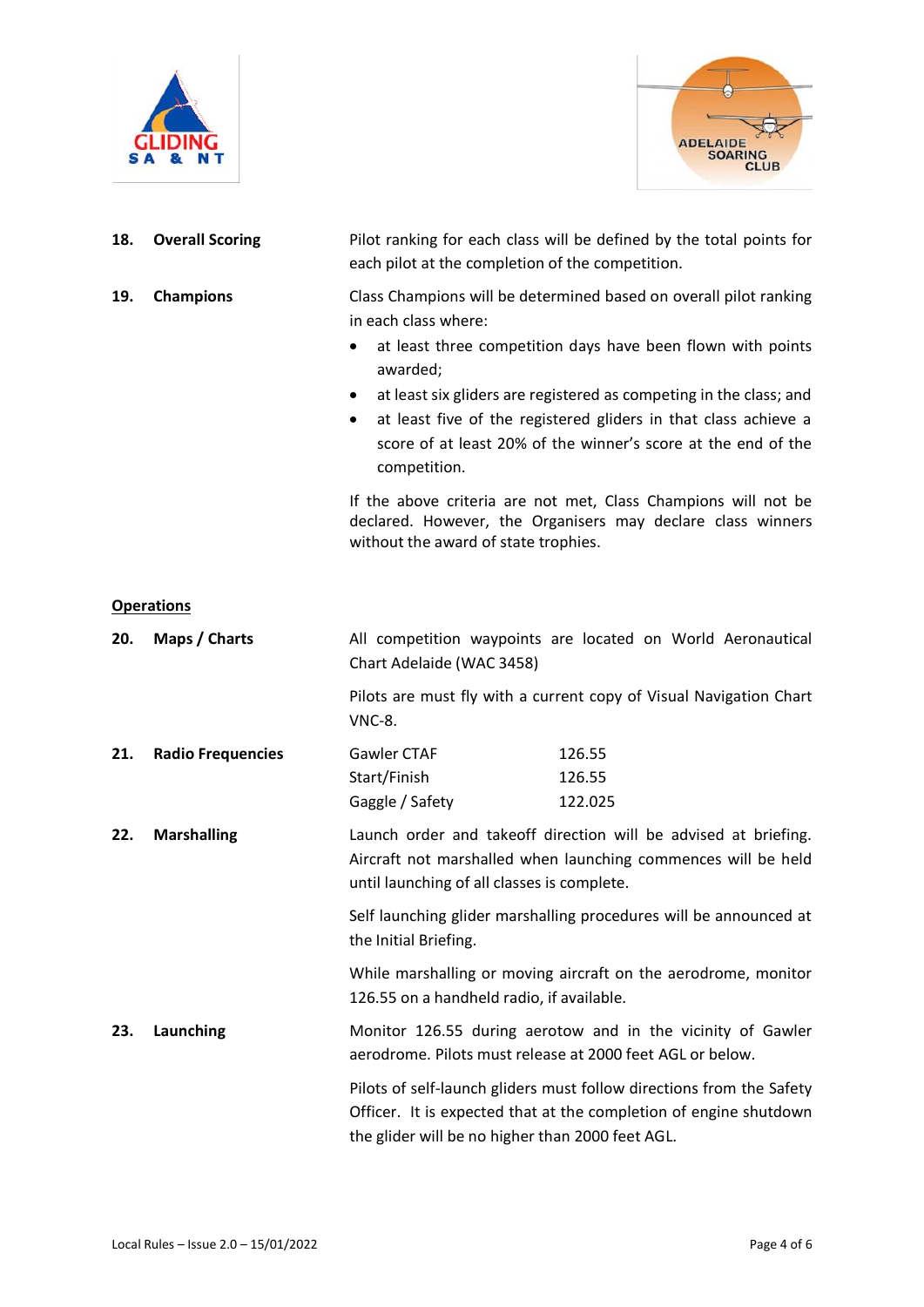



| 24. | <b>Start Procedures</b>    | Start procedures are defined in Skyrace GP Rules section 7.3, and<br>will be advised at the first competition briefing.                                                           |
|-----|----------------------------|-----------------------------------------------------------------------------------------------------------------------------------------------------------------------------------|
|     |                            | Start gate calls will be broadcast on 126.55.                                                                                                                                     |
|     |                            | The task time for all pilots in a class will commence when the start<br>gate for that class opens (not when the pilot actually crosses the<br>line).                              |
| 25. | <b>Thermalling</b>         | Thermalling below 1500 feet AGL is not permitted while within the<br>circuit area of the active runway.                                                                           |
| 26. | <b>Finishing</b>           | Make 2 calls inbound on 126.55, advising distance and direction:<br>- First at 10 NM<br>- Second at 5 NM<br>- Gliders should remain on 126.55 until after landing.                |
|     |                            | Landing procedures will be advised at the daily briefing.                                                                                                                         |
|     |                            | A minimum finish altitude will be advised on the daily task sheet.                                                                                                                |
| 27. | <b>Other Operations</b>    | Other operations during the competition, and in particular during<br>the launch, start and finish periods will be limited as far as is<br>practicable.                            |
| 28. | <b>Vehicles</b>            | Vehicles must use the perimeter roads unless towing or retrieving<br>gliders.                                                                                                     |
| 29. | <b>Retrieves</b>           | Crews must notify the Organisers of any road retrieve before<br>departing from the airfield.                                                                                      |
|     |                            | Aerotow retrieves must be authorised by the Organisers, but are<br>otherwise a private arrangement between the Tug Pilot and the<br>glider pilot or their crew.                   |
| 30. | SAR                        | Search and Rescue procedures will be activated for any glider<br>remaining overdue after 2000 Hrs (CDST) if no outlanding advice<br>has been received by the organisers.          |
| 31. | <b>NOTAM</b>               | The organisers will arrange promulgation of a NOTAM to advise all<br>airspace users of the increased gliding activity in the contest area<br>for the duration of the competition. |
| 32. | <b>Controlled Airspace</b> | It remains the responsibility of the Pilot to remain outside of<br>Controlled Airspace (other than Class E airspace).                                                             |
|     |                            | Pilots will be briefed on the available airspace on each day. Buffers<br>will NOT be applied.                                                                                     |